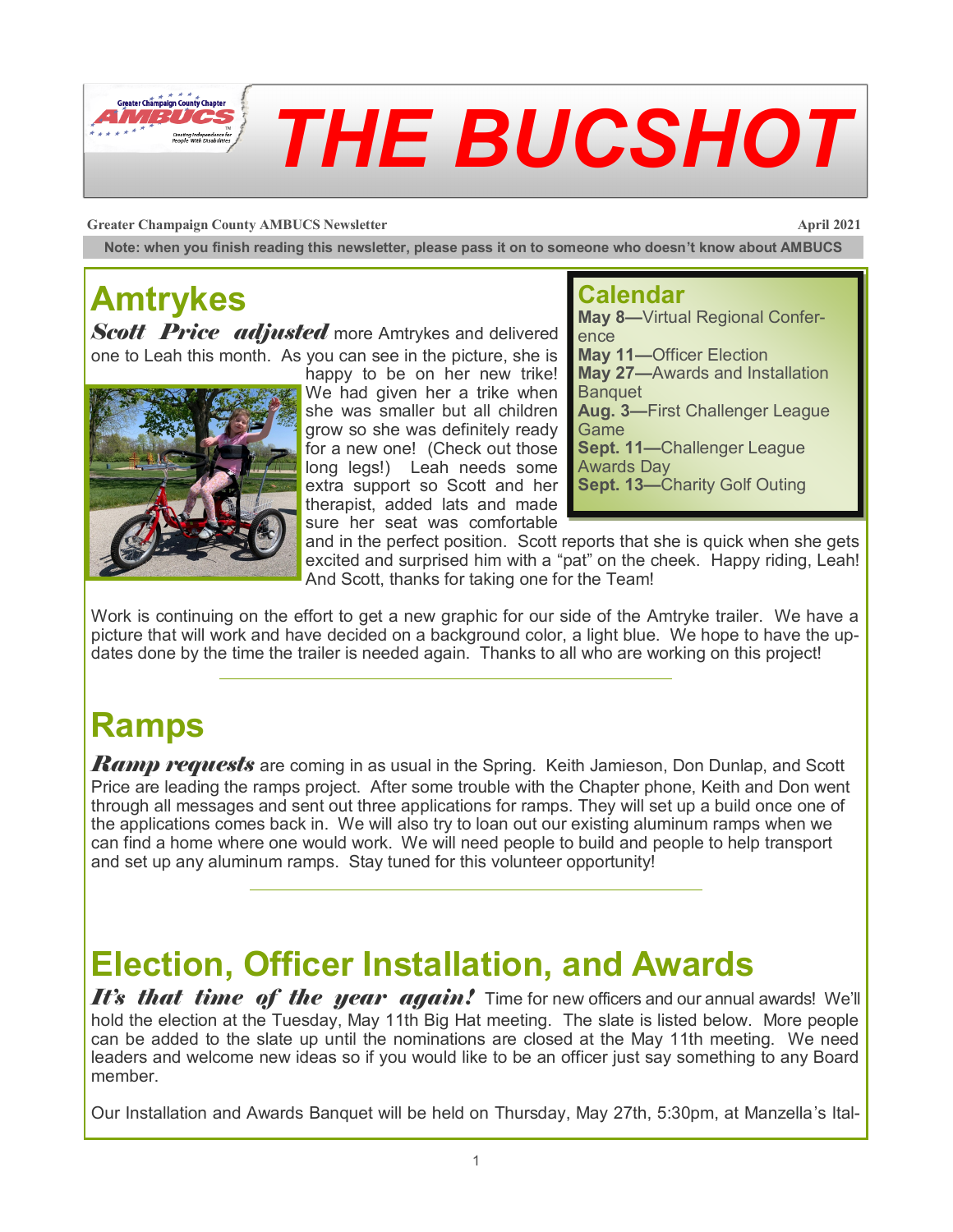ian Patio. We'll be limited to 30 people because of Covid, so please contact **Elaine Windingland** to let her know if you're coming and give her a head count. (Right is from the 2019 banquet.) Hope to see everyone there!

### **Slate of Officers for 2021-2022**

**Up For Election**:

President Elect: Larry Windingland Treasurer: Elaine Windingland Secretary: Sally Denhart Sargent at Arms: Keith Jamieson Big Hat President: Mary Lou Younger Board Member: Don Dunlap Board Member: Pat Webb

#### **Additional Officers:**

Kyle Moe becomes President Scott Price becomes Chairman of the Board Deb Griest serves 2<sup>nd</sup> year as Board Member Ray Griest serves  $2^{nd}$  year as Board Member



### **Tidbits**

*Cris Vowels and Judy Dramstad* attended a virtual conference about grant writing which gave them some good information on raising funds for our Chapter.

*Members Ray and Deb Griest* will soon be grandparents again! Their son Jason and Jessica will welcome another son sometime in September.

**Keith Jamieson just loves pennies!** Ask him about it sometime. Keith also heard that John Travolta doesn't have Covid. It was just Saturday Nite Fever! Ba dum bum!

*And speaking of Covid,* member **Kyle Moe** and his wife have recovered from their reactions to the Covid shot. They were not well at all for two days after the shot. Member **Sally Denhart** had less of a reaction; she was just tired and slightly nauseated.

*Member Bill Gingrich* has returned from his winter home and is back joining us for meetings. We also saw members **Mary Lou Younger** and **Judy Dramstad** at our April 27th meeting. **Pat Webb** joined us again for several meetings in April. Welcome back all!

*Judy Dramstad's sister* received her transplant and is recovering very well at home! Donating organs saves lives!